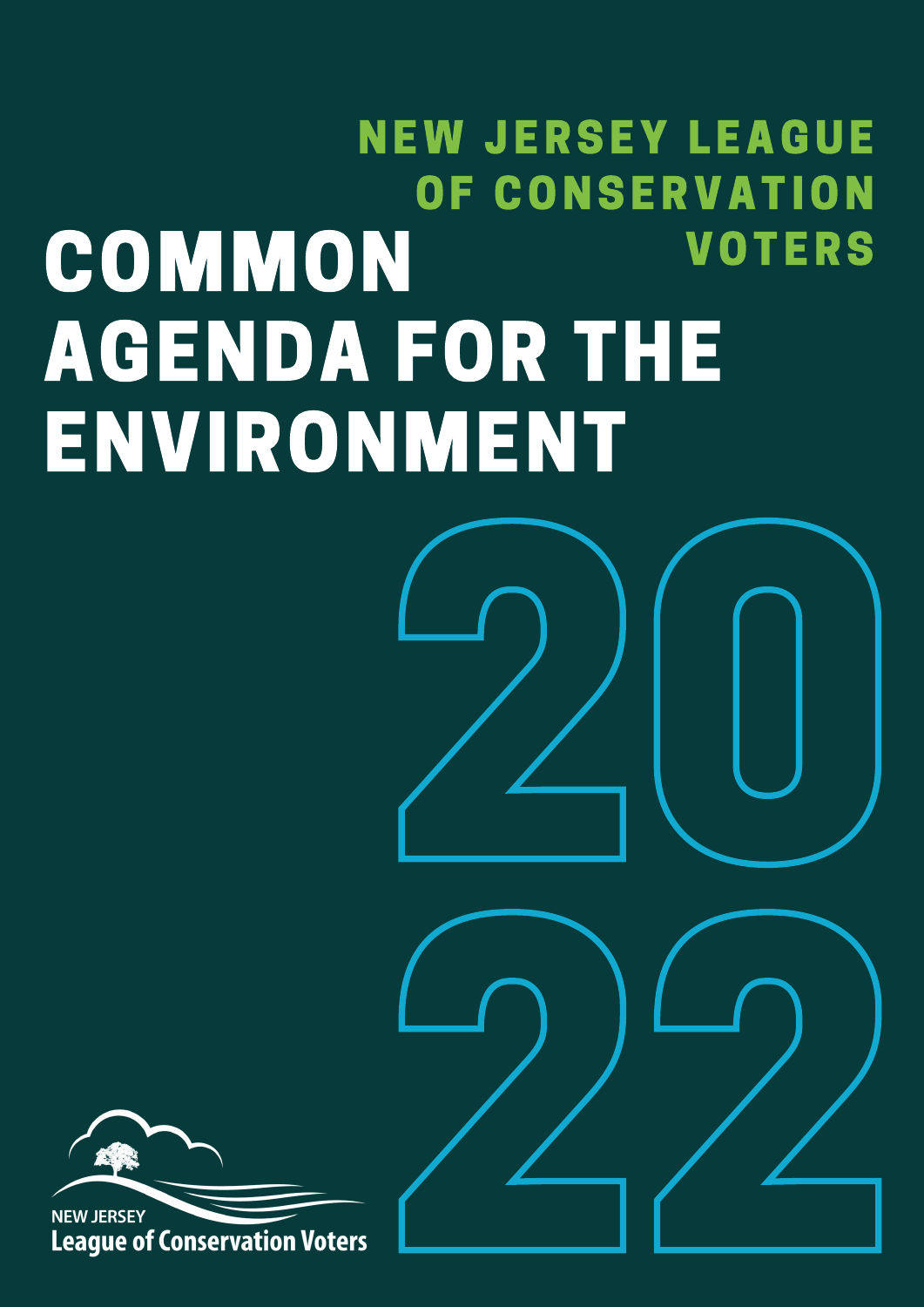## TABLE OF **CONTENTS**

### 03 08

What is New Jersey LCV's Common Agenda?

05 10

Governance

Legislative Priorities **Community Community Community** Constants Land Use

06 12

07 13

**Clean Energy Clean Energy Energy Energy Energy Energy Equilibrium Built Environment** 

Transportation **Acknowledgments/Contact Us**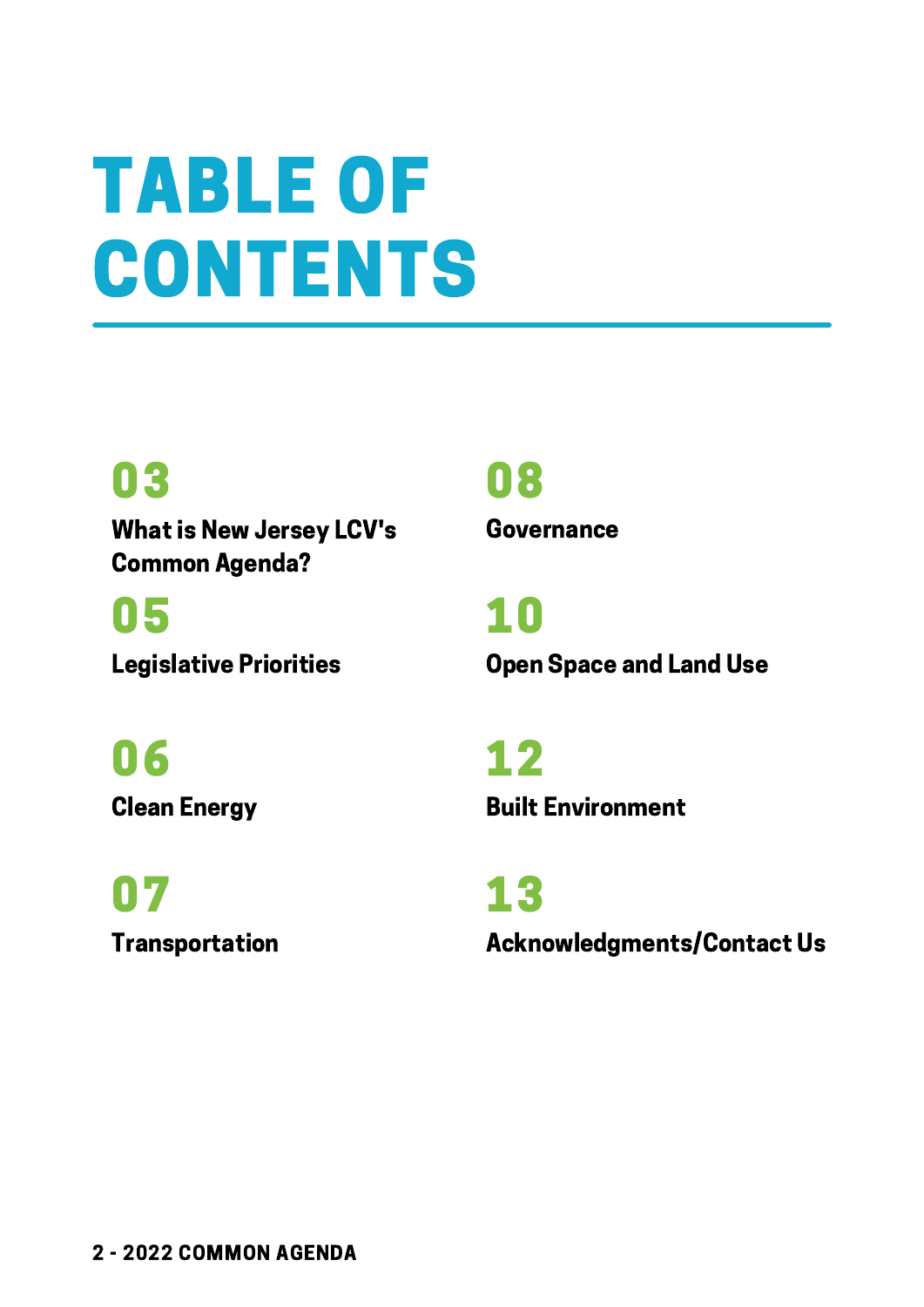### WHAT IS NEW JERSEY LCV'S COMMON AGENDA?

Each legislative session, New Jersey LCV, as the convenor and political voice for the environment in New Jersey, brings together a diverse group of advocates and surveys its members to form our Common Agenda for the Environment. This legislative agenda reflects shared policy priorities of what the environmental community wants to see prioritized during a specific legislative session.

The priorities included in our 2022 Common Agenda emerged from New Jersey LCVEF's Green in '21: Environmental Policy Guide. The Guide, released in August of 2021, was developed by drawing on the expertise of over twenty-five partner organizations -- including environmental, justice, community-based, health, student, and civil rights groups -- this broad and holistic educational compendium illustrates environmental, public health issues and equity challenges facing New Jersey and our communities, as well as the opportunities that lie ahead. This incredible educational document is centered on four themes; 8 sections; 77 white papers; 140-pages; and 371-recommendations. At the center of each topic discussed are equity, justice, public health, and jobs.

The legislative priorities in the Common Agenda for the Environment and its sister document, the Governor Murphy Executive Agenda, were distilled from the recommendations featured in the Guide. As the name suggests, the Governor Murphy Executive Agenda outlines all of the recommendations made to the Governor and his administration. The Common Agenda prioritizes five of the Guide's legislative recommendations that New Jersey LCV will prioritize during the current 220th Legislative Session with our partners and pro-conservation champions in the New Jersey Legislature.

This Common Agenda was assembled with the input and guidance of over 20 partner organizations, the New Jersey LCV and New Jersey LCV Education Fund Board, the New Jersey LCV Policy Committee, and over 150 members.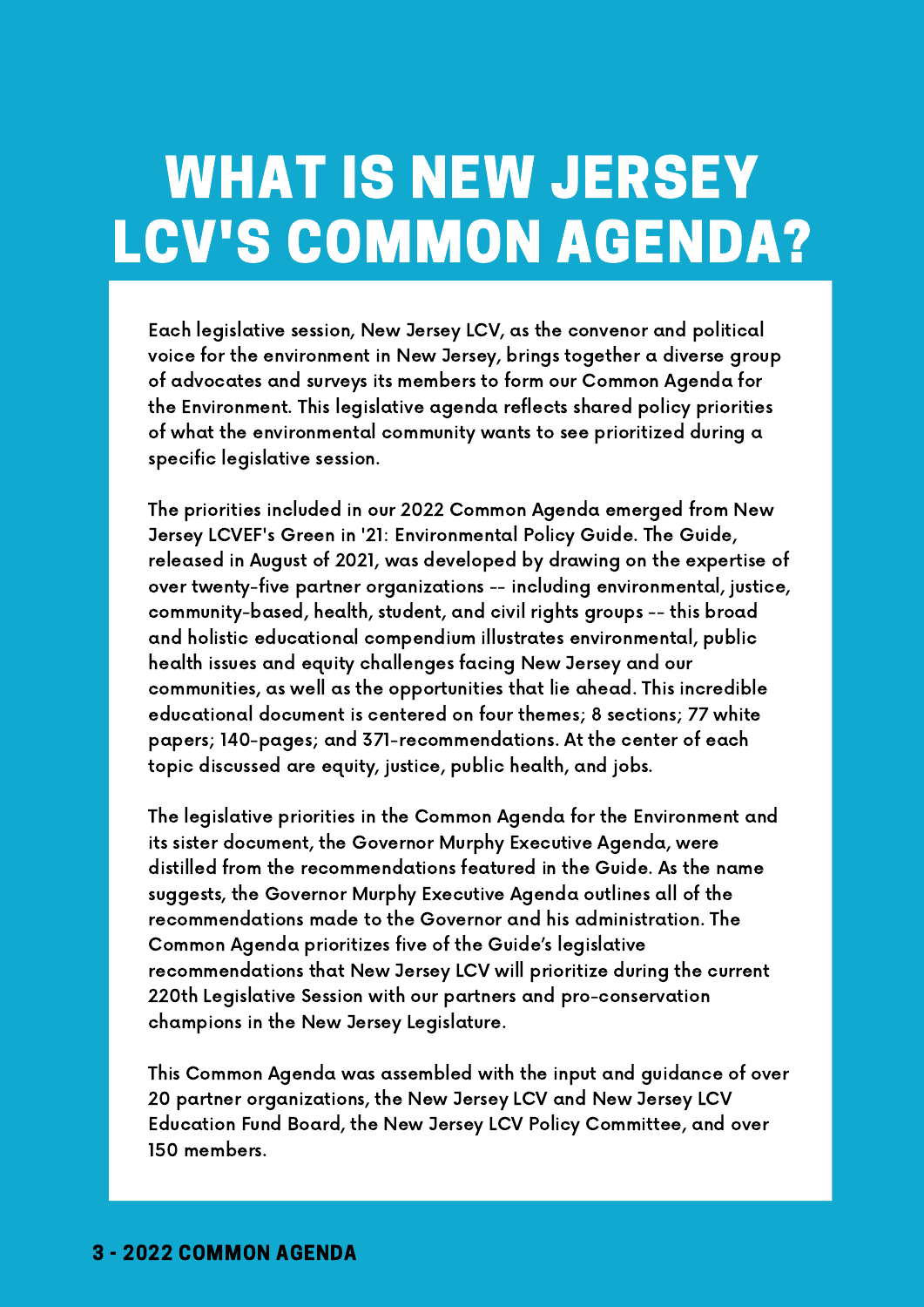### NEW JERSEY LEAGUE OF CONSERVATION VOTERS A RECORD OF SUCCESS

During the 219th (2020-2021) Legislative Session, New Jersey LCV passed all five of our Common Agenda for the Environment legislative priorities in bipartisan votes.



#### 1 — UPDATED APPLIANCE STANDARDS BILL

Considered the "best energy, water, climate policy you've never heard of," appliance efficiency standards remove less-efficient versions of products from the market, yielding massive water, energy, and cost savings - \$130 million annually.



#### 2 — ELECTRIC VEHICLE BILL

This ambitious, nation-leading legislation required New Jersey Transit to electrify their bus fleet by nearly 2040 and created a rebate program to incentivize the purchase of EVs. This means cleaner air for all New Jerseyans, especially our most overburdened communities.

#### 3 — CUMULATIVE IMPACTS BILL

A first-of-its-kind new comprehensive environmental justice law that seeks to limit pollution in overburdened communities. We congratulate the environmental justice advocates that led the charge for over a decade on this public health equity issue.



#### 4 — SAVE THE BEES BILL

This bill will restrict most outdoor uses of neonicotinoid insecticides, which are directly associated with the massive bee and pollinator collapses we are experiencing.



#### 5 — SINGLE-USE PLASTIC BAG BAN

The Plastic Pollution Reduction Act bans most plastic and paper bags and polystyrene food containers. This bill will reduce the 4.4 billion single-use plastic and 1,300 football fields of trees worth of paper bags that New Jerseyans use every year and will help protect our waterways and ecosystems.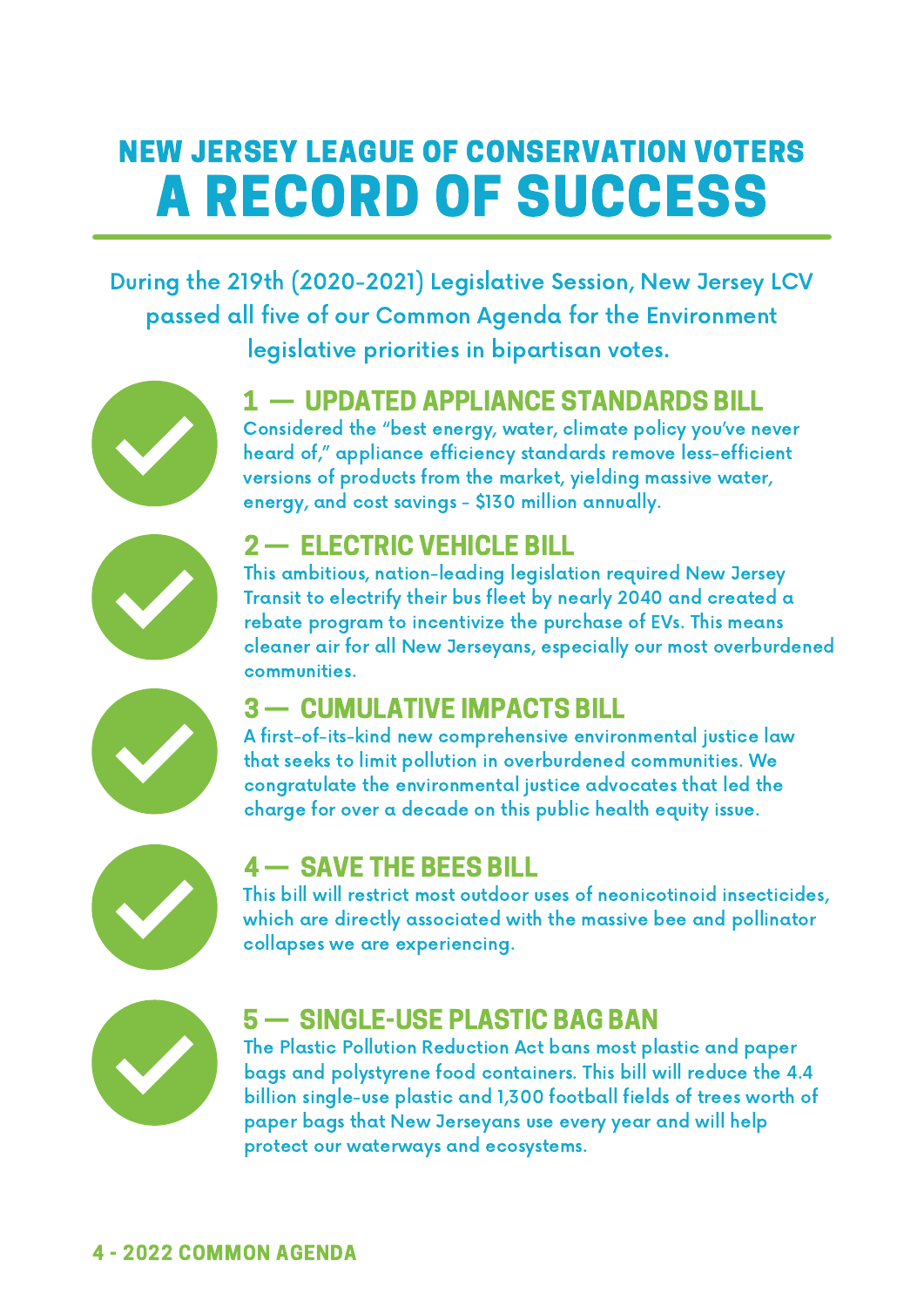### NEW JERSEY LEAGUE OF CONSERVATION VOTERS 2022 COMMON AGENDA

For the 220th legislative session, the five priorities featured in New Jersey LCV's Common Agenda for the Environment include:



#### 1 — CLEAN ENERGY

Codify NJ's commitment to a clean energy economy by updating our goals to be in line with President Biden's and advance efforts to reduce emissions in overburdened communities.



#### 2 — TRANSPORTATION

The transportation sector contributes most to climate change and localized air pollution in New Jersey. We need to expand access to clean, reliable public transit to reduce emissions and pollution, and expand access to jobs for working families.



#### 3 — GOVERNANCE

New Jersey is already feeling the effects of climate change and must adapt its disaster plans to account for this fact in order to protect our families and communities



#### 4 — OPEN SPACE AND LAND USE

Preserve open space and reduce traffic by promoting responsible development that reduces the impacts large warehouses have on the environment and expand access to our protected spaces for all residents, especially Black and Brown communities that lack access.



#### 5 — BUILT ENVIRONMENT

By changing the products we use to build and the ways we heat and cool our homes and water, we can improve public health outcomes and reduce pollution in the building sector.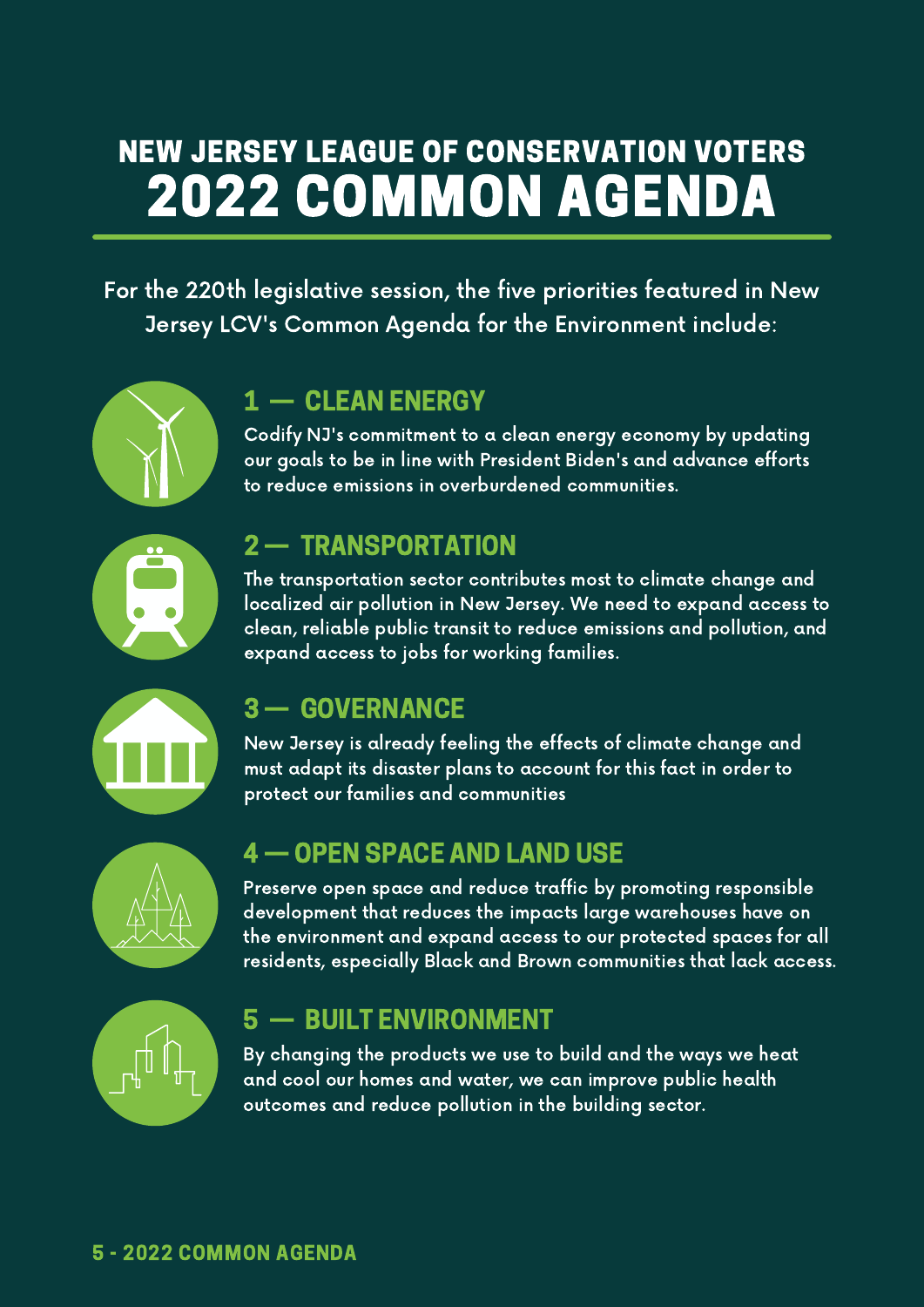

#### CODIFY NJ's COMMITMENT TO A CLEAN ENERGY ECONOMY

- Legislative Priority: Develop and adopt Clean Electricity Standard (CES) legislation requiring 100 percent clean electricity by 2035 and net negative emissions by 2050, with strong commitments to reduce pollution in overburdened communities such as implementing a plan to shutter Peaker plants, and other complementary policies.
- Budget Priority: End Diversions from the Clean Energy Fund.

New Jersey policymakers recognize the critical need to mitigate the climate crisis by decarbonizing the economy through catalyzing clean energy production. New policy tools and regional approaches to dramatically expand the development of renewable resources within the regional electric grid, extending from Illinois to Virginia, have been explored and require finalization. New Jersey's Energy Master Plan of 2019 called for a CES to augment or replace the Renewable Portfolio Standard (RPS). After more than two years of policy exploration and development, technical conferences with national experts, and stakeholder input, it is time to adopt a Clean Electricity Standard.

The current RPS and Renewable Energy Credit market were important policy tools to begin the buildout of solar and wind resources, but lack key features needed to reduce emissions at higher levels of renewable deployment. Implementing a CES would greenlight more aggressive clean energy requirements for operation by 2023 in order to generate additional greenhouse gas emission reductions in the state and in the wider regional grid. Based on the most recent IPCC findings, the new CES should require 100 percent of all electricity sold to be from clean electricity by 2035, with net negative emissions by 2050 to offset more carbon than is contributed to the environment. At the same time, the CES should be structured so as to provide strong ratepayer protections against excessive costs, as well as, paired with significant complementary policies to reduce pollution in overburdened communities, such as closing Peaker plants - the dirtiest and most expensive power plants that only run when demand is highest, codifying New Jersey's laudable offshore wind goals, improvements in county air monitoring programs, and programs to help electrify the most inefficient households.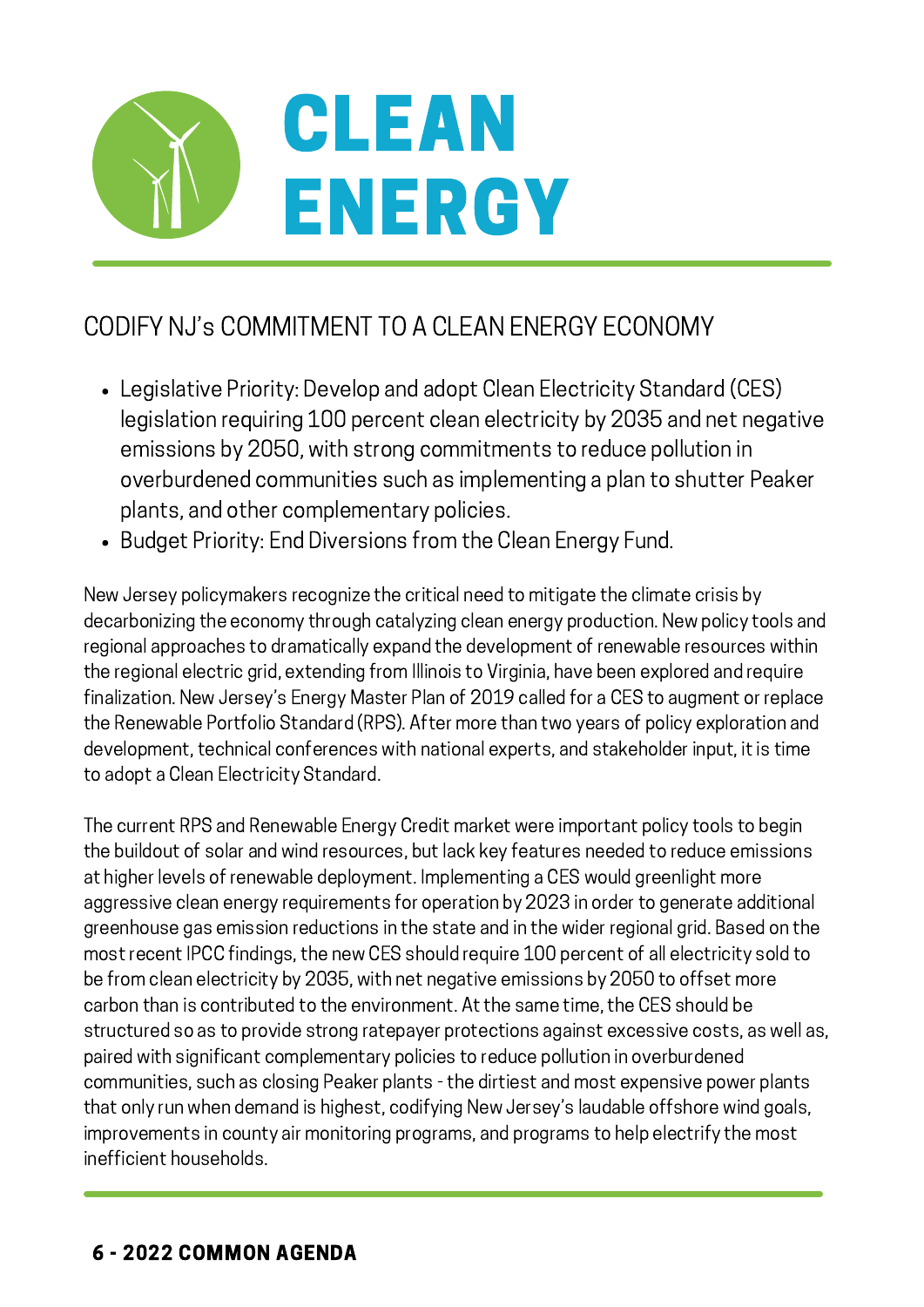

#### ENSURE COMMUNITIES HAVE ACCESSIBLE AND MODERN PUBLIC TRANSIT OPTIONS

- Legislative Priority: Establish innovative public transportation options focused on overburdened communities so people can get from their homes to already established public transit routes, and continue to electrify public transportation options like school buses.
- Budget Priority: Establish a dedicated funding source for NJ Transit.

commanness. She of the sect ways to readed emiscions and resanzed an ponderorne to<br>electrify traditional transportation options, including school buses, which are the most Transportation is responsible for over 45% of greenhouse gas emissions and a primary contributor to localized air pollution in New Jersey. The negative health impacts of this pollution cannot be overstated, especially to the state's most vulnerable and overburdened communities. One of the best ways to reduce emissions and localized air pollution is to commonly used form of public transportation in the country. But more needs to be done.

Additionally, the idea of what public transportation looks like should be re-envisioned. Public transportation has traditionally meant mass transport via buses, trains, and ferries. While these conventional methods of transit serve as the primary engines of our public transit system, New Jersey must begin to take advantage of smaller, more creative options to take cars off the road. Mobility innovations, such as bike and e-bike shares, scooter shares, carsharing, and electric van sharing, continue to show how roadways can create options that circumvent the use of cars while making use of and increasing access to existing cleaner forms of transit. Regional programs such as the Transportation and Climate Initiative and Low Carbon Fuel Standard could be suitable funding options for these innovations. This new industry of "shared mobility" helps transit riders overcome the "first mile, last mile" challenge – easing the burden of getting to and from traditional local transit networks to final destinations. Shared mobility can expand the potential catchment area for transit users where additional bus or rail service may not be feasible and increase transportation access to New Jersey residents who do not own a car.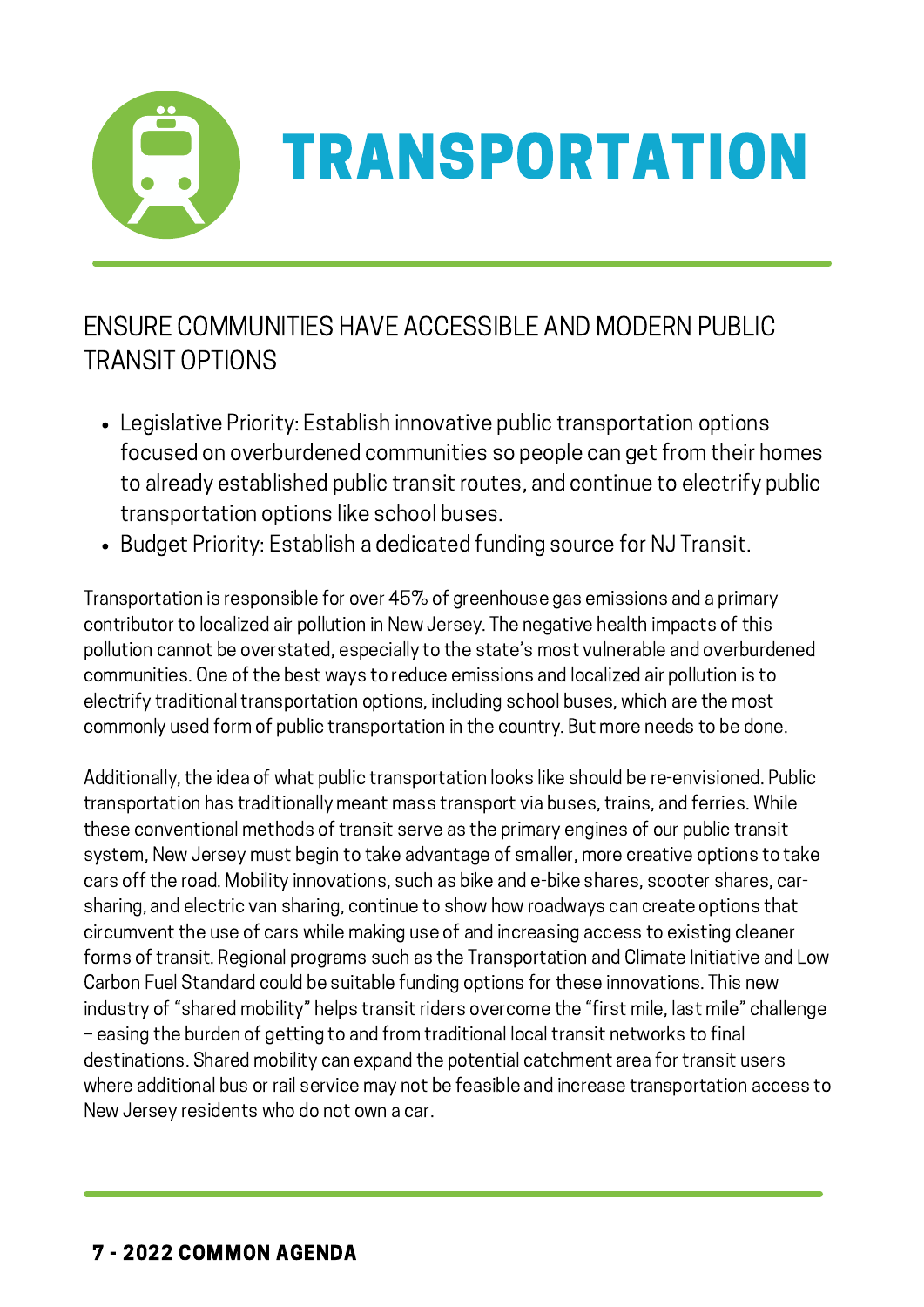

#### BUILD A MORE RESILIENT NEW JERSEY

- Legislative Priority: Integrate climate change resiliency into the State Hazard Mitigation Plan to combat the severity of flooding and sea-level rise in a changing world.
- Budget Priority: Create a \$10 million grant, a low-interest loan program for municipalities to explore local financing options for public infrastructure projects that prioritize natural solutions such as green infrastructure.

The State Hazard Mitigation Plan (HMP) captures historic disaster experiences and reflects the natural and human-caused hazards New Jersey faces, based on current science and research. The State HMP outlines strategies to reduce risks from hazards and serves as the basis for prioritizing future project funding, however, lacks an evaluation of what future hazards could emerge as the state, more specifically low-wealth communities, suffer and become increasingly more at risk from the worsening impacts of the climate crisis. All States are required to have a Federal Emergency Management Agency (FEMA)-approved hazard mitigation plan to be eligible for disaster recovery assistance and mitigation funding. The State HMP must be updated and submitted to FEMA for approval at least once every three years in order to maintain eligibility for FEMA grant programs. The most recent State HMP was implemented in 2019 and is due to be reassessed in 2022.

New Jersey has already experienced the effects of climate change through more mild winters and hotter summers, more intense rainfall that has increased flooding along inland waterways, and sea-level rise on the coast. The events have led to costly damage to public and private property, threatened public health and safety, and even claimed lives. There is a clear consensus that these events will continue to undermine critical infrastructure and negatively impact the economy, particularly with regard to the tourism of the state's lakes and shore communities. Due to unjust racist practices like redlining, overburdened communities are already experiencing these stressors more severely than whiter and higherwealth communities. Overburdened communities are more likely to have higher air and water pollution levels, be located in a flood zone and more chronically suffer from an urban heat island.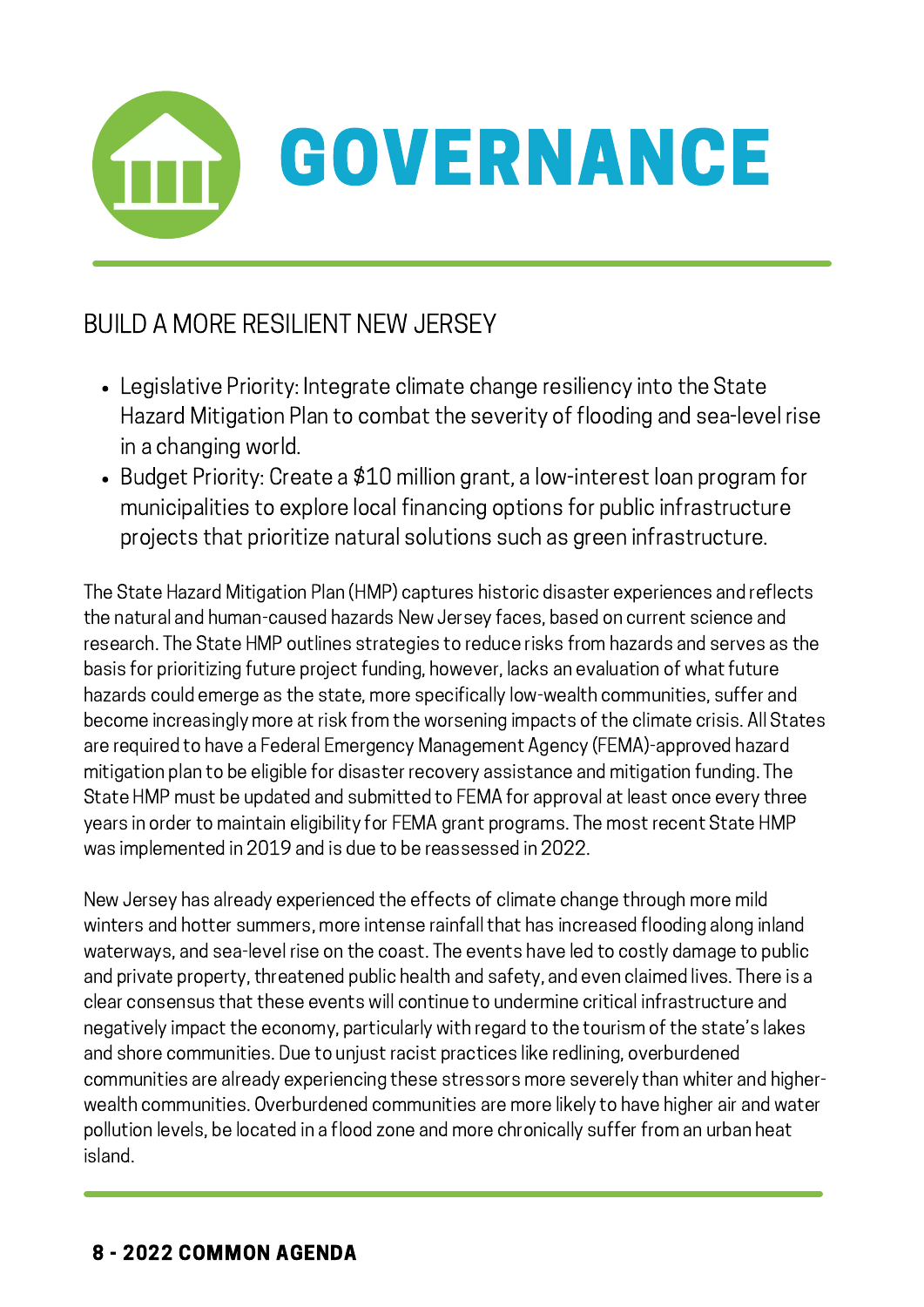

In light of this fact, overburdened communities should be prioritized by the State HMP for mitigation funding. This pre-existing legislation, paired with the policy resources developed by the administration, provides the framework that would be needed to modernize New Jersey's HMP that includes the most up to date assessments of how climate change is impacting the state, as well as, informs what strategies can be implemented to reduce risks from these hazards while also prioritizing over-burdened communities. The resources needed to finance updating New Jersey's HMP are already included in the budget for the Office of Emergency Management. Additionally, municipalities will need funds as they identify opportunities to build climate resilience and improve community infrastructures to pay for these critical upgrades. Therefore, the State, through the Department of Environmental Protection, should administer a \$10 million grant or low-interest loan program for municipalities to explore and implement innovative financing mechanisms like stormwater utilities to pay for these critical investments that prioritize green infrastructure solutions.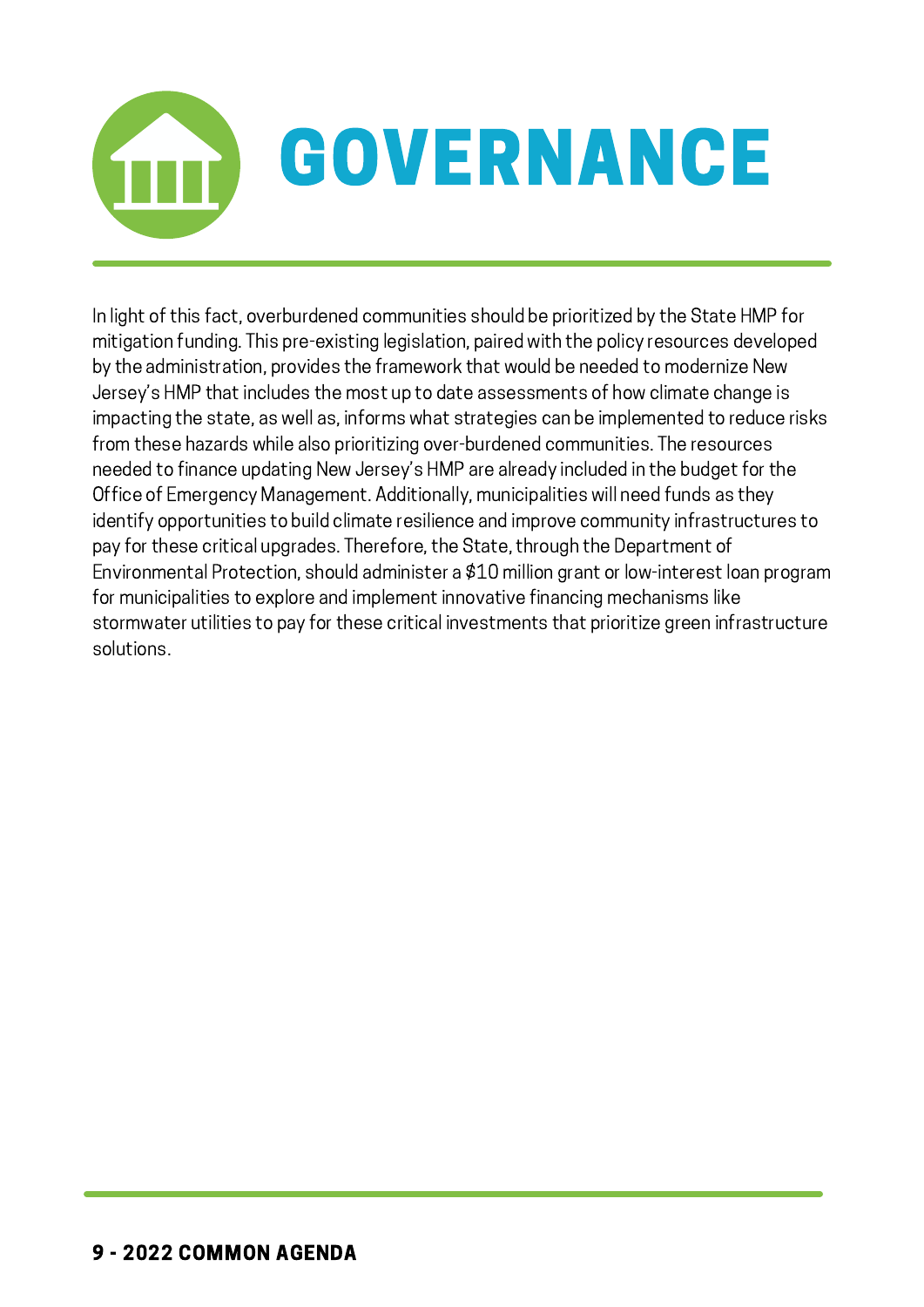

#### PROTECT AND INCREASE ACCESS TO OPEN SPACES

- Legislative Priority: Control rapidly expanding and unsystematic warehouse sprawl to prioritize responsible development and protect intact open spaces and surrounding communities.
- Budget Priority: Increase staffing at the Green Acres program within the DEP and ensure sufficient funding for trail monitoring, maintenance, and general upkeep.

and invest in new and existing green spaces. Over the past few years, significant work has Parks and open spaces improve physical and psychological health, strengthen communities, serve as resources and habitats for wildlife, provide environmental and economic benefits to area residents and make neighborhoods and cities more attractive places to live and work. New Jersey is the most densely populated state, which is why it is so important to protect been done to dedicate funding for open space preservation, however, funding still is limited for maintenance.

However, many residents, predominantly Black and Brown communities lack adequate access to well-designed, funded, and maintained parks, playgrounds, or green spaces within a 10-minute walk from their home or place of work. Green and open spaces are crucial to the wellbeing of a community and can be used for collaborative projects like community gardens, which can revitalize communities and provide access to fresh produce. There is a recognized need in the state for additional park maintenance funding and staff at the DEP to maintain and operate state parks and open spaces to make sure that everyone has equitable access to them, no matter their zip code, language, or physical ability. The state should also explore opportunities for further non-profit collaboration.

Moreover, one major threat to New Jersey's open and green spaces is the rapid and unsystematic expansion of warehouses. Warehouse sprawl has become a real threat to the quality of life in communities throughout the state.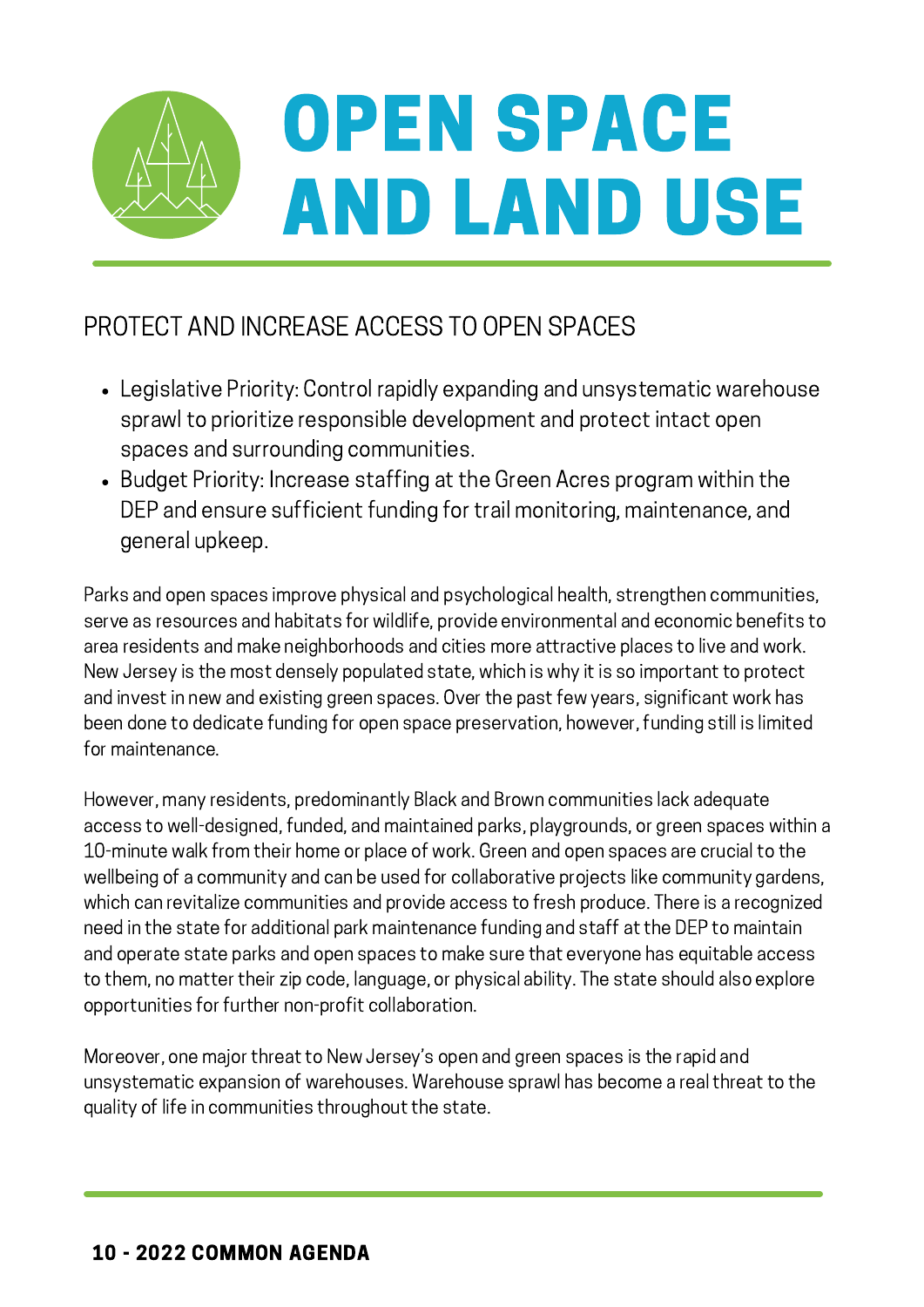# OPEN SPACE AND LAND USE

New Jersey has become a hub for warehouse sprawl due to the e-commerce boom and further facilitated by the COVID-19 pandemic, as well as, New Jersey's strategic location between two massive domestic and international markets, and comprehensive highway networks. The rapid surge of large-sized warehouses has caused significant issues that cross municipal boundaries such as increases in diesel-fueled heavy-duty trucking traffic, localized air pollution, and loss of open spaces.

The state needs to find a solution to this rapidly escalating issue without placing the burden Additionally, the construction and operation of warehouses can also have severe economic consequences, forcing local businesses to close their doors resulting in job loss and hampered economic activity in downtown communities. Thousands of New Jersey's undeveloped greenfield acres can be lost without a coordinated regional approach to warehouse development. In many cases, open spaces have been haphazardly developed without consideration of the impacts on neighboring municipalities. As a result, surrounding towns are left grappling with increased traffic and tractor-trailers on their local roadways. on environmental justice communities.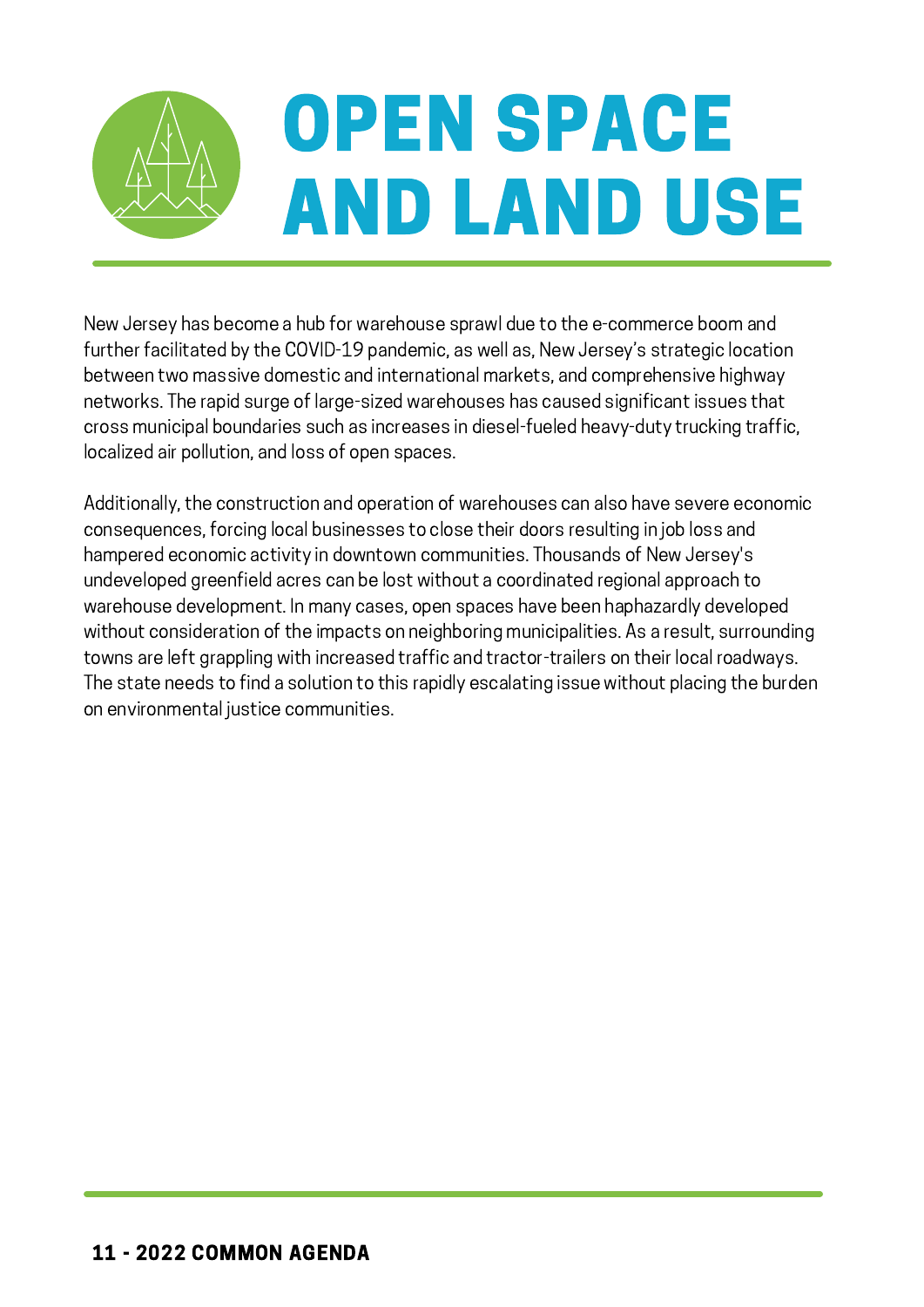# BUILT ENVIRONMENT

#### REDUCE CARBON POLLUTION FROM HOMES AND BUSINESSES

- Legislative Priority: Encourage companies to adopt practices and technologies that lower greenhouse gas emissions from building materials.
- Budget Priority: Create a \$15 million pilot program solely focused on electrifying antiquated and inefficient housing, and seek to end new residential natural gas interconnections by 2030.

produce 30 billion tons of it globally every year. The main binding ingredient in concrete is New Jersey is at the center of bold climate and justice action. Nation-leading progress has been made to decarbonize the power generating and transportation sectors, which represent a large swath of emissions in the state. A remaining sector in need of action is the building sector. One way to begin decarbonizing the building sector is to look at how we build and what products are used. Concrete is the most common building material on the planet, and we Portland cement, which is produced through an extremely carbon-intensive process that accounts for 7-8% of global emissions. Providing an incentive for concrete companies to use innovative technologies and materials to mitigate carbon emissions is an effective climate policy, especially as states buy an enormous share of concrete.

How buildings and water are heated and cooled in new and existing buildings needs to be reconsidered. As an old state with old building stock, fossil fuels are the primary method for heating space and water. As a result, diminished indoor air quality has emerged as a major public health issue due to byproducts of fossil fuel burning, making buildings a leading cause of premature death in the State. To address the health hazards posed by conventional methods of heating and cooling, mitigate the climate crisis, and protect residents from rising utility bills, home heating needs to be re-evaluated. For existing housing stock, the Board of Public Utilities should create a pilot program that seeks to electrify old housing heated by home heating fuels, propane, and antiquated electric systems and transition these households to modern and cost-effective electric systems through a \$15 million pilot program. For new homes, the smartest way to build is with the understanding that fossil fuel prices are rising and the need to reduce their use has never been more important, so the State should explore options to end new residential natural gas interconnections by 2030.